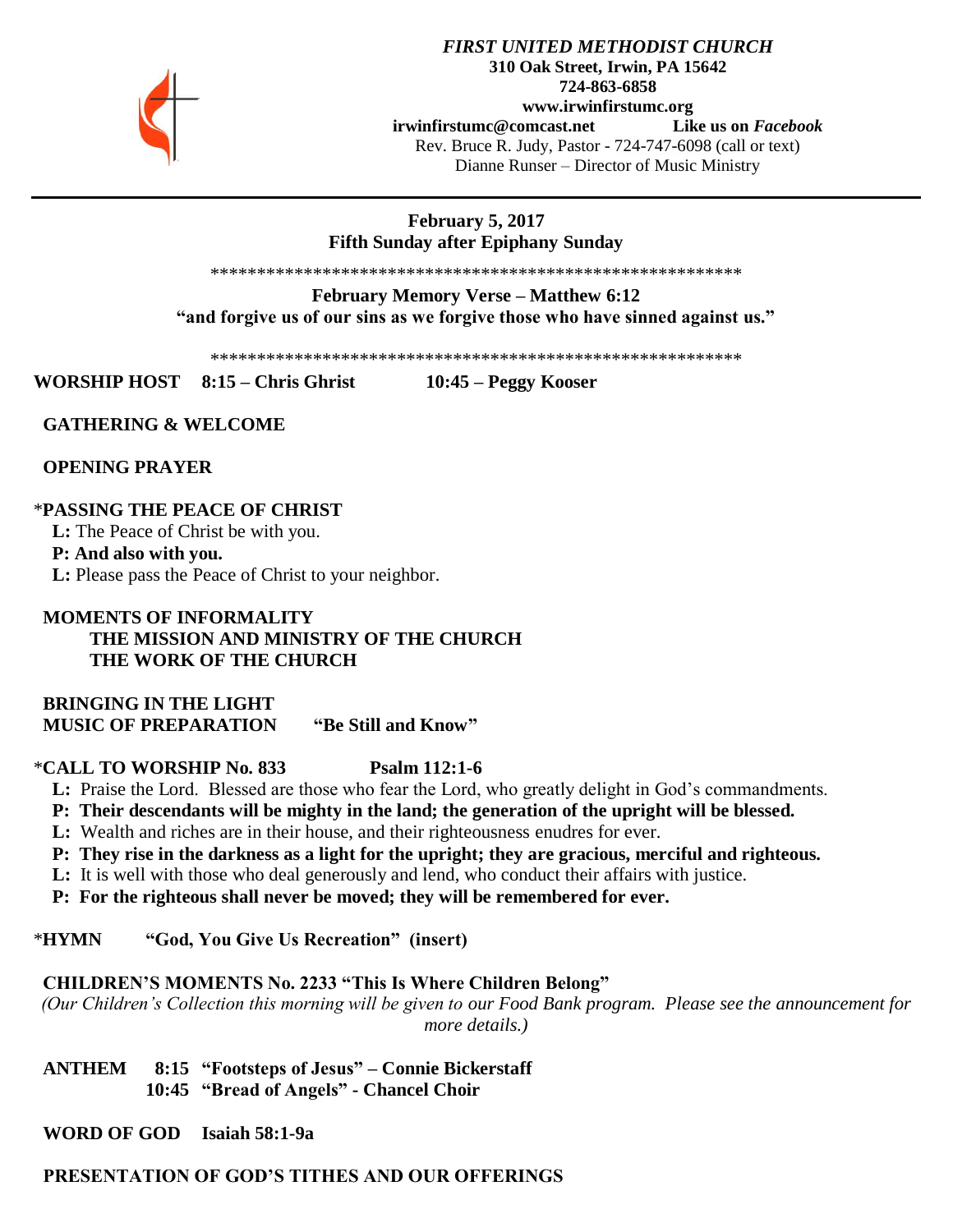### **OFFERTORY "Let Us Break Bread Together" \*DOXOLOGY No. 87, v.4**

These gifts we now bring, these presents, these tokens, These words can convey it, the joy of this day! When grateful we come, remembering, rejoicing, This song we now offer in honor and praise!

## \***PRAYER OF DEDICATION AND THANKS**

\***HYMN No. 394 "Something Beautiful"**

### **JOYS AND CONCERNS**

**For our joys we say: "Praise the Lord." For our concerns we say: "Lord, hear our prayers."**

# **PRAYER & THE LORD'S PRAYER**

 **Our Father who art in heaven, hallowed be thy name, thy kingdom come, thy will be done on earth as it is in heaven. Give us this day our daily bread; and forgive us our trespasses as we forgive those who trespass against us. And lead us not into temptation, but deliver us from evil, for thine is the kingdom, and the power and the glory forever. AMEN**

 **SERMON SCRIPTURE Matthew 5:13-20**

 **SERMON "JNDP"**

 **SACRAMENT OF HOLY COMMUNION III Pg. 15 THE INVITATION WORDS OF ASSURANCE SACRAMENT** (All are welcome. Please follow the directions of the ushers.)

\***HYMN No. 585 "This Little Light of Mine"**

\***BENEDICTION** 

\***MUSIC OF PARTING "Christ, Whose Glory Fills the Skies"**

*The service is under the control of the Holy Spirit. The altar rail is always open.*

\***Those who are able, please stand**.

\*\*\*\*\*\*\*\*\*\*\*\*\*\*\*\*\*\*\*\*\*\*\*\*\*\*\*\*\*\*\*\*\*\*\*\*\*\*\*\*\*\*\*\*\*\*\*\*\*\*\*\*\*\*\*\*\*

**ATTENDANCE LAST WEEK Saturday: 27 Sunday: 8:15 - 47 10:45 - 126**

# **SERVING YOU TODAY**

**GREETERS:** 8:15 - Connie Fontana & Barb Ceresa 10:45 – Lee Stewart **USHERS TEAMS:** 8:15 – Virginia Ives 10:45 – Joel Frye/Bill Hawley **SOUND TEAM:** 8:15 – Fritz Runser 10:45 - Penny Brant, Josh Burger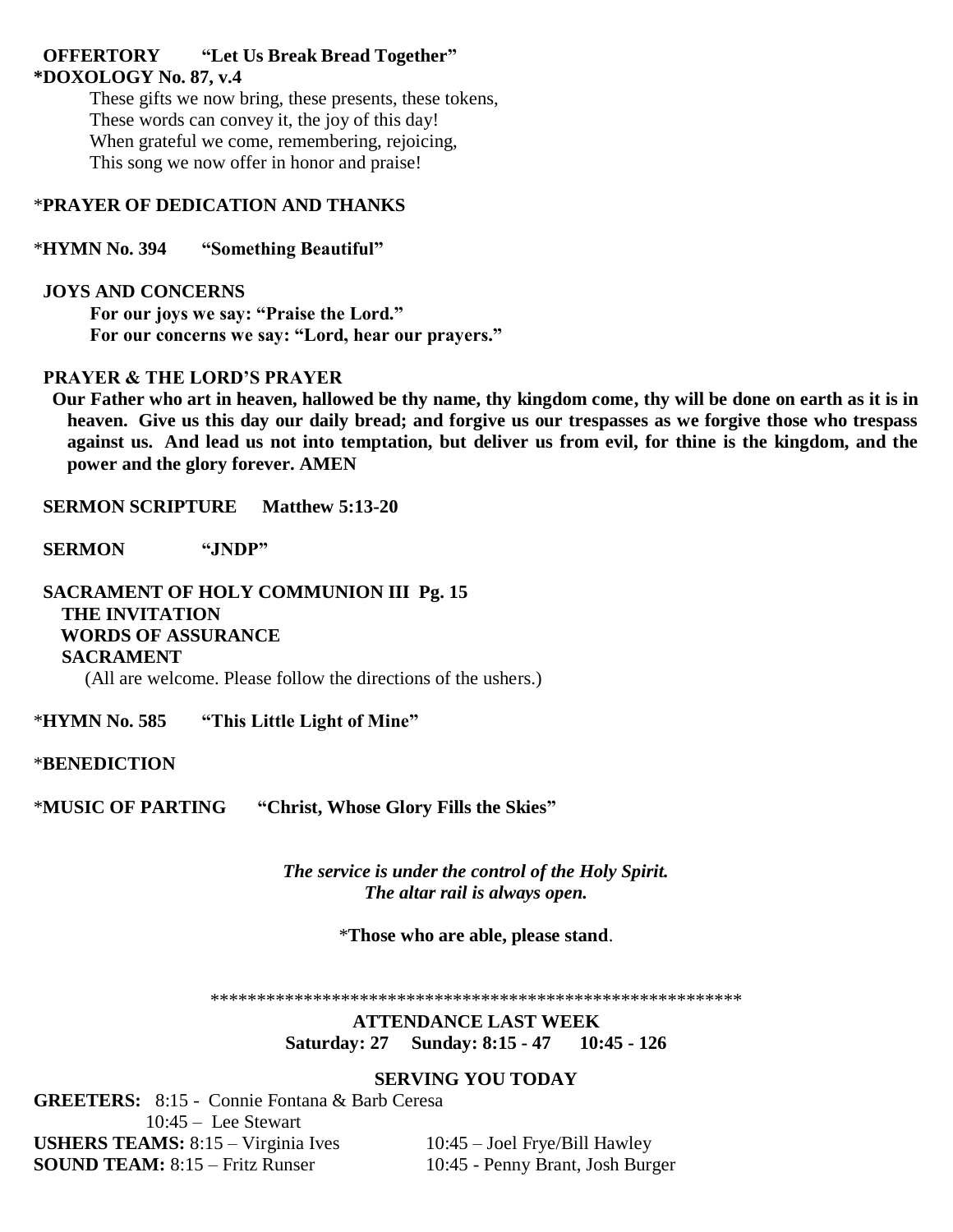**NURSERY:** Our Nursery (birth through age 5) is open during the worship services. The attendents today are Laurie Saporito and Lisa O'Reilly. In the event that no attendents are present, parents are still welcome to use the nursery however they must stay with their children.

**ALTAR FLOWERS:** The Altar flowers today are in memory of Sandy Kucherer and Tim Valeri from Neil and Shelly and Rebecca and family.

\*\*\*\*\*\*\*\*\*\*\*\*\*\*\*\*\*\*\*\*\*\*\*\*\*\*\*\*\*\*\*\*\*\*\*\*\*\*\*\*\*\*\*\*\*\*\*\*\*\*\*\*\*\*\*\*\*

**YOUTH MINISTER JOB OPENING:** Are you a motivated, grace-filled Christian looking for part-time work? Join our team at Irwin First United Methodist Church! This position is roughly 20 hours/week and includes planning/coordinating/promoting activities with our youth and their friends to increase their faith. Activities include weekly youth group meetings, periodic youth events (fellowship, service projects, retreats), and some assistance with high school Sunday School. Personal commitment to Christ; working with youth using creativity, understanding, & kindness; Biblical worldview; and strong organizational/communication/team-building skills are necessary. Music/guitar skills, preaching capabilities, and computer/multi-media skills are a plus. Future potential growth into additional areas of ministry are available if mutually agreeable! Please send resume & cover letter to: Irwin First United Methodist Church, 310 Oak Street, Irwin, Pa 15642. Or email: [fumc.debbie.offmgr@comcast.net](mailto:fumc.debbie.offmgr@comcast.net)  Any questions, please call the church office at 724-863-6858

\*\*\*\*\*\*\*\*\*\*\*\*\*\*\*\*\*\*\*\*\*\*\*\*\*\*\*\*\*\*\*\*\*\*\*\*\*\*\*\*\*\*\*\*\*\*\*\*\*\*\*\*\*\*\*\*\*

#### **THIS WEEK AT OUR CHURCH**

#### **Office - 8:00 AM – 1:00 PM Monday thru Thursday; 8:00 AM – Noon on Friday Pastor Bruce – 10:00 AM – 1:00 PM Tuesday, Wednesday & Thursday** 724-747-6098 (call or text) or email at [preacherptl@gmail.com](mailto:preacherptl@gmail.com)

*Please feel free to contact Pastor Bruce if you are in need of a pastoral visit.*

**Today, Sunday, February 5 Communion Souper Bowl Sunday** 8:00 Prayer 8:15 Worship Service 9:30 Sunday School 9:30 Confirmation Class

10:45 Worship Service **Monday, February 6**  $7:00$  Dartball - A

**Tuesday, February 7** 6:15 TOPS 6:45 SPRC 7:00 Outreach 7:30 NA

**Wednesday, February 8** 1:00 Bible Study

**Thursday, February 9** 6:15 C Bells 6:30 NA 7:15 Choir

 9:00 Food Bank Truck (Help Needed) Gym Closed

**Saturday, February 11** 9:00 Food Bank (Help Needed) 6:00 Alternative Worship Service 7:00 Christian Singles Group

**Next Sunday, February 12 Camp Sunday/Coffee Hour** 8:00 Prayer 8:15 Worship Service 9:30 Sunday School 9:30 Confirmation Class 10:45 Worship Service 12:15 SonShiners 2:00 N.O.W. Meeting

**Upcoming Dates To Remember** February 12 – Camp Sunday Confirmation Classes begin (9:30 AM) NOW meeting (2:00 PM) February 15 – Clean-Up! Clean-Out! February 19 – Membership Classes begin (9:30 AM) Friday, February 10 **February 26** – Talent Show (6:00 PM)

\*\*\*\*\*\*\*\*\*\*\*\*\*\*\*\*\*\*\*\*\*\*\*\*\*\*\*\*\*\*\*\*\*\*\*\*\*\*\*\*\*\*\*\*\*\*\*\*\*\*\*\*\*\*\*\*\*\*\*\*\*\*\*\*\*\*\*\*\*\*\*\*\*

**Clean-Up! Clean-Out!** A meeting will be held on Wednesday, February 15, 2017, at 6:00 PM on the Mezzanine level for ALL interested members of FUMC. All are welcome, but Committee Chairpersons (UM Men, UM Women, Nurture, Outreach, Trustees, etc.) are STRONGLY ENCOURAGED to attend. Brief discussion concerning the purpose and/or usefulness of tagged items from "Round I" of the recent church-wide Cleaning Day will be held. Final "status" of said items will be determined at this meeting.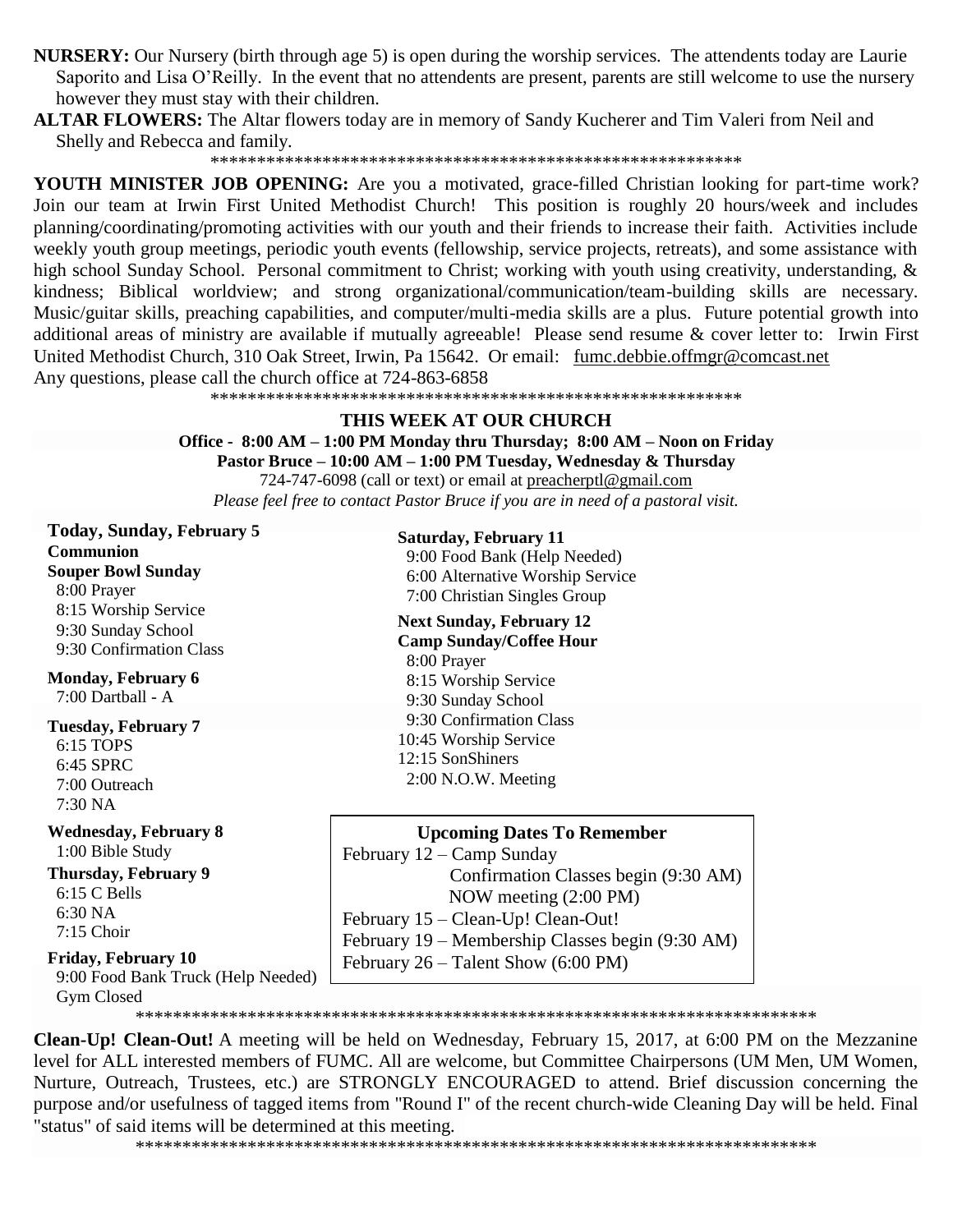

**CALLING ALL SCOUTS!** If your child is involved in either Girl Scouts or Boy Scouts at any level, please notify the office. We would like to recognize Scouts in February or March and do not want to leave out anyone involved in Scouting.

# **ANNOUNCEMENTS**

\*\*\*\*\*\*\*\*\*\*\*\*\*\*\*\*\*\*\*\*\*\*\*\*\*\*\*\*\*\*\*\*\*\*\*\*\*\*\*\*\*\*\*\*\*\*\*\*\*\*\*\*\*\*\*\*\*

**CHILDREN'S COLLECTIONS:** The Children's Collection today will be given to our Foodbank. Over 100 families in our area attend our Foodbank each month. Most of the food items come from the Westmoreland County Food Bank. Our Foodbank coordinators use the money donated from our church to purchase additional nonperishable items to be given to those in need.

> Below is a brief history of the "*Souper Bowl of Caring*" program. Thank you in advance for your donations. \*\*\*\*\*\*\*\*\*\*\*\*\*\*\*\*\*\*\*\*\*\*\*\*\*\*\*\*\*\*\*\*\*\*\*\*\*\*\*\*\*\*\*\*\*\*\*\*\*\*\*\*\*\*\*\*\*\*\*\*\*\* **Founded:** 1990 **Founder:** Rev. Dr. Brad Smith



**Focus:** [Hunger,](https://en.wikipedia.org/wiki/Hunger) [Poverty,](https://en.wikipedia.org/wiki/Poverty) Youth Service **Location:** [Houston, Texas,](https://en.wikipedia.org/wiki/Houston,_Texas) [United States](https://en.wikipedia.org/wiki/United_States) **Area served:** [North America](https://en.wikipedia.org/wiki/North_America) (Some participants worldwide) **Key people:** President and CEO, Clara B. Cooper **Website:** [https://souperbowl.org](https://souperbowl.org/)

**The** *Souper Bowl of Caring* utilizes [Super Bowl](https://en.wikipedia.org/wiki/Super_Bowl) weekend in America to mobilize young people to fight [hunger](https://en.wikipedia.org/wiki/Hunger) and [poverty](https://en.wikipedia.org/wiki/Poverty) in their local communities. Its vision is to transform Super Bowl weekend (the weekend of the first Sunday in February) into America's largest youth-led weekend of [giving and serving.](https://en.wikipedia.org/wiki/Charity_(practice)) Young people collect monetary and food donations during the week leading up to Super Bowl Sunday. 100% of the money and food is then given directly to local [charities](https://en.wikipedia.org/wiki/Charities) of the group's choice.

Started at Spring Valley [Presbyterian Church](https://en.wikipedia.org/wiki/Presbyterian_Church_(USA)) in [Columbia, South Carolina,](https://en.wikipedia.org/wiki/Columbia,_South_Carolina) the *Souper Bowl of Caring* has branched out to include [schools,](https://en.wikipedia.org/wiki/Schools) [businesses](https://en.wikipedia.org/wiki/Businesses) and congregations of all [faiths.](https://en.wikipedia.org/wiki/Faiths) Together, they have raised more than \$50 million in monetary and food donations. In 2008 alone, more than 14,000 groups collected over \$10 million.

The *Souper Bowl of Caring* has gained national attention, securing partnerships with nine different NFL Teams, in addition to finding National Advocates in former President and Mrs. [George H.W. Bush](https://en.wikipedia.org/wiki/George_H.W._Bush) and former President and Mrs. [Jimmy Carter.](https://en.wikipedia.org/wiki/Jimmy_Carter)

**History:** The *Souper Bowl of Caring* began in 1990 with a simple [prayer](https://en.wikipedia.org/wiki/Prayer) said by Reverend Brad Smith of Spring Valley Presbyterian Church in Columbia, South Carolina:

> *"Lord, even as we enjoy the Super Bowl football game, help us be mindful of those who are without a bowl of soup to eat."*

 22 churches raised \$5,700 in the first year. The number of groups involved has steadily grown each year, and so has the amount raised and put back into the communities.

**Service Blitz:** On the Saturday before the Super Bowl, Service Blitzes are held in many communities. This is a day of service in which young people from the area come together to volunteer at a local charity. This gives the participants exposure to the cause they are fighting: poverty, hunger, homelessness and injustice. Some communities sponsor local events to raise awareness, others get their youth group or club involved with a [soup kitchen](https://en.wikipedia.org/wiki/Soup_kitchen) to have a hands-on experience.

**National Youth Advisory Board**: Although the *Souper Bowl of Caring* is led by adults, the basis of the organization is its association with young people. Therefore, in 2007, a National Youth Advisory Board (NYAB) was created to bring youth ambassadors of the Souper Bowl to local communities around America. The board is composed of 15-20 high school students from around the country who serve as youth spokespersons to the media, lead and advise their respective communities, assist the *Souper Bowl of Caring* by providing ideas and suggestions and represent the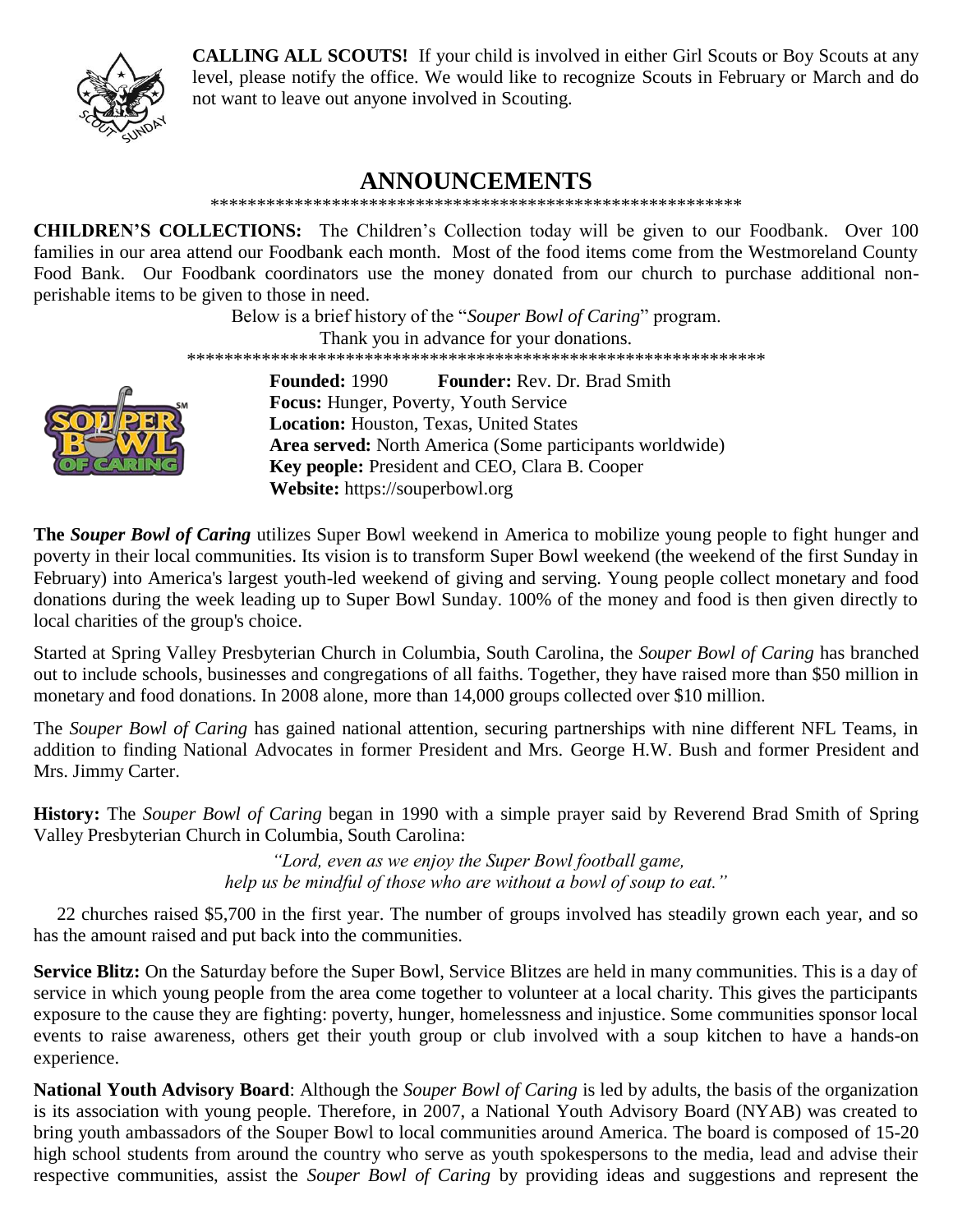Souper Bowl in a positive manner. Additionally, they attend two meetings to prepare for the upcoming event. **[https://en.wikipedia.org/wiki/Souper\\_Bowl\\_of\\_Caring](https://en.wikipedia.org/wiki/Souper_Bowl_of_Caring)**

#### \*\*\*\*\*\*\*\*\*\*\*\*\*\*\*\*\*\*\*\*\*\*\*\*\*\*\*\*\*\*\*\*\*\*\*\*\*\*\*\*\*\*\*\*\*\*\*\*\*\*\*\*\*\*\*\*\*

**CONFIRMATION CLASSES:** Confirmation classes will begin today and run through Sunday, April 9<sup>th</sup>. The classes will be held during the Sunday School hour and Pastor Bruce will be the instructor. Youth who are interested in attending the Confirmation classes in preparation for becoming a member of our church should contact Pastor Bruce (724-747-6098 (call or text) or email at [preacherptl@gmail.com\)](mailto:preacherptl@gmail.com) or the church office (724-863-6858.)

\*\*\*\*\*\*\*\*\*\*\*\*\*\*\*\*\*\*\*\*\*\*

**MEMBERSHIP CLASSES:** Membership classes for those wishing to join our church, and those who would like a refresher course about the United Methodist Church, will take place during the Sunday School hour from Sunday, February 19<sup>th</sup> through Sunday, March  $26<sup>th</sup>$ . The Confirmation class will be joining the Membership class for these sessions. Pastor Bruce will also be leading these sessions.

#### \*\*\*\*\*\*\*\*\*\*\*\*\*\*\*\*\*\*\*\*\*\*\*\*

**TEACHER NEEDED:** A teacher is needed from Sunday, February 5<sup>th</sup> thru Sunday, April 16<sup>th</sup> for the Jr. High Sunday School class. Pastor Bruce, who currently teaches this class, will be teaching the Confirmation and Membership classes during this time. Anyone interested in helping out, please contact Pastor Bruce at 724-747-6098.

#### \*\*\*\*\*\*\*\*\*\*\*\*\*\*\*\*\*\*\*\*\*\*\*\*\*\*\*\*\*\*\*\*\*\*\*\*\*\*\*\*\*\*\*\*\*\*\*\*\*\*\*\*\*\*\*\*\*

**WOMEN'S BOOK STUDY:** The Women's Book Study group will meet at our church every other Wednesday at 7:00 PM. If you haven't participated before or you need more information about the group you may contact Becky Platt (412-445-9833) or Bonnie Judy (724-864-2235).



\*\*\*\*\*\*\*\*\*\*\*\*\*\*\*\*\*\*\*\*\*\*\*\*\*\*\*\*\*\*\*\*\*\*\*\*\*\*\*\*\*\*\*\*\*\*\*\*\*\*\*\*\*\*\*\*\*

**"HANDS TO WORK, HEARTS TO GOD MINISTRY":** On February 25th & 26th Pastor Judy will be dedicating prayer shawls, quilts, scarves, afghans, baby hats & blankets and/or pocket prayer shawls for the 3 services! These items have been made with prayers and peaceful thoughts. . . May you find God's warmth as you wear, wrap, or hold it in your hand. If you know of someone who is in need of God's Loving Comfort, please take an item to them. These items can be found on the quilt rack and in the basket in front of the Pulpit in the Sanctuary.

Those who are completing their projects, please obtain a prayer card in the "Comfort/Ministry Room" next to Pastor Judy's office. Please have your projects ready and/or place them on the altar for dedication prior to the services. Many thanks for the hands & hearts who have created these items and to those who will be delivering them. Please direct any questions to: Burnetta Green, Kate Schlandler, or Cindi Painter.

\*\*\*\*\*\*\*\*\*\*\*\*\*\*\*\*\*\*\*\*\*\*\*\*\*\*\*\*\*\*\*\*\*\*\*\*\*\*\*\*\*\*\*\*\*\*\*\*\*\*\*\*\*\*\*\*\*

**ATTENTION ALL LADIES!** The Mother/Daughter Banquet will be held on May 13, 2017 and I need your help. I need people to take on the task of decorating a table according to the theme. The theme this year is "Mothers and daughters through the years" and the tables would need to be decorated in a decade of your choice. Any decade from the 20's to the present. Also, I could use help in other areas of the dinner. I do have entertainment scheduled. If you have questions please call Dawn Capecci @ 412-651-2503

\*\*\*\*\*\*\*\*\*\*\*\*\*\*\*\*\*\*\*\*\*\*\*\*\*\*\*\*\*\*\*\*\*\*\*\*\*\*\*\*\*\*\*\*\*\*\*\*\*\*\*\*\*\*\*\*\*



**TALENT SHOW:** Yippee! We are going to have a talent show on February 26<sup>th</sup> at 6:00 PM in the Sanctuary. Please sign up to share any talent you may have. Read a story, jokes, or poetry. Sing, dance or play an instrument. Do magic, juggle, or do impressions. Put together a team to do something. Let's have fun and laugh together. Sign up on the clipboard or call the office to register. Invite your neighbors to get involved too. For more info call Pastor Bruce at 724-7474-6098.

\*\*\*\*\*\*\*\*\*\*\*\*\*\*\*\*\*\*\*\*\*\*\*\*\*\*\*\*\*\*\*\*\*\*\*\*\*\*\*\*\*\*\*\*\*\*\*\*\*\*\*\*\*\*\*\*\*

Coming Soon...Camp Sunday!!! On Sunday, February 12<sup>th</sup> we will have "Camp Sunday" at First UM! Please wear your comfy camp clothes! If you've never been to one of our three church camps, you'll want to attend worship that Sunday to hear about the camps that are available for all ages. A special offering will be taken that Sunday to put towards our campership